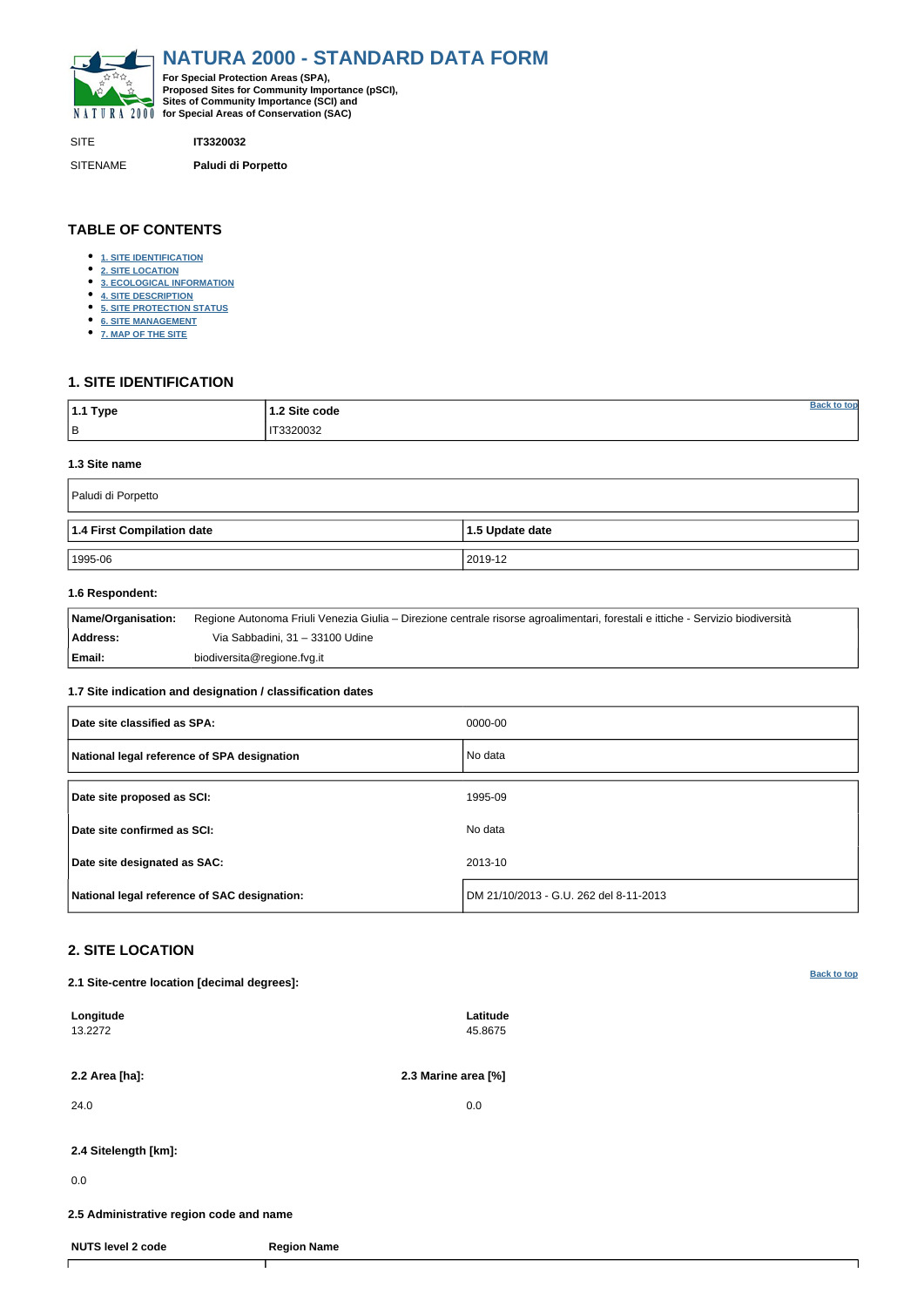## **2.6 Biogeographical Region(s)**

Continental (100.0 %)

# <span id="page-1-0"></span>**3. ECOLOGICAL INFORMATION**

#### **3.1 Habitat types present on the site and assessment for them**

| <b>Annex I Habitat types</b> |           |           |            | Site assessment  |                        |                           |                         |                     |              |  |  |
|------------------------------|-----------|-----------|------------|------------------|------------------------|---------------------------|-------------------------|---------------------|--------------|--|--|
| Code                         | <b>PF</b> | <b>NP</b> | Cover [ha] | Cave<br>[number] | <b>Data</b><br>quality | <b>A B C D</b>            | A B C                   |                     |              |  |  |
|                              |           |           |            |                  |                        | <b>Representativity</b>   | <b>Relative Surface</b> | <b>Conservation</b> | Global       |  |  |
| 3150 <sup>h</sup>            |           |           | 0.14       |                  | G                      | $\sf B$                   | $\mathsf{C}$            | B                   | B            |  |  |
| 62A0 <sub>0</sub>            |           |           | 0.05       |                  | G                      | D                         |                         |                     |              |  |  |
| 6430 <b>B</b>                |           |           | 0.91       |                  | G                      | $\sf B$                   | C                       | B                   | 'B           |  |  |
| 7210 <sub>B</sub>            |           |           | 8.87       |                  | G                      | $\mathsf{A}$              | C                       | B                   | B.           |  |  |
| 7230 <sub>B</sub>            |           |           | 2.34       |                  | G                      | $\boldsymbol{\mathsf{A}}$ | C                       | B                   | B.           |  |  |
| 91E0 <sub>B</sub>            |           |           | 1.76       |                  | G                      | $\mathsf C$               | $\mathsf{C}$            | B                   | $\mathsf{C}$ |  |  |
| 91L0H                        |           |           | 0.14       |                  | G                      | D                         |                         |                     |              |  |  |

**PF:** for the habitat types that can have a non-priority as well as a priority form (6210, 7130, 9430) enter "X" in the column PF to indicate the priority form.

**NP:** in case that a habitat type no longer exists in the site enter: x (optional)

**Cover:** decimal values can be entered

**Caves:** for habitat types 8310, 8330 (caves) enter the number of caves if estimated surface is not available.

**Data quality:** G = 'Good' (e.g. based on surveys); M = 'Moderate' (e.g. based on partial data with some extrapolation); P = 'Poor' (e.g. rough estimation)

## **3.2 Species referred to in Article 4 of Directive 2009/147/EC and listed in Annex II of Directive 92/43/EEC and site evaluation for them**

| <b>Species</b> |      |                                     | Population in the site |           |              |                                            |                |                | <b>Site assessment</b> |           |                |                |                         |             |
|----------------|------|-------------------------------------|------------------------|-----------|--------------|--------------------------------------------|----------------|----------------|------------------------|-----------|----------------|----------------|-------------------------|-------------|
| G              | Code | <b>Scientific Name</b>              | ${\mathsf S}$          | <b>NP</b> | T            | D.<br>Cat.<br><b>Size</b><br>Unit<br>qual. |                | <b>A B C D</b> | <b>A B C</b>           |           |                |                |                         |             |
|                |      |                                     |                        |           |              | <b>Min</b>                                 | <b>Max</b>     |                |                        |           | Pop.           | Con.           | Iso.                    | Glo.        |
| В              | A229 | <b>Alcedo atthis</b>                |                        |           | p            | $\mathbf 1$                                | 1              | p              |                        | G         | D              |                |                         |             |
|                | 1092 | <b>Austropotamobius</b><br>pallipes |                        |           | р            |                                            |                |                | P                      | DD        | D              |                |                         |             |
| A              | 1193 | <b>Bombina variegata</b>            |                        |           | p            |                                            |                |                | $\mathsf C$            | DD        | $\mathsf C$    | $\sf B$        | $\mathsf C$             | $\mathsf C$ |
| Β              | A081 | <b>Circus aeruginosus</b>           |                        |           | r            | $\mathbf{1}$                               | 1              | p              |                        | G         | $\mathsf C$    | B              | $\mathsf C$             | C           |
| B              | A082 | <b>Circus cyaneus</b>               |                        |           | $\mathbf C$  |                                            |                |                | R                      | <b>DD</b> | $\mathsf C$    | $\overline{A}$ | $\mathsf{C}$            | B           |
| Β              | A084 | <b>Circus pygargus</b>              |                        |           | r            | $\overline{2}$                             | $\overline{2}$ | p              |                        | G         | C              | $\overline{A}$ | $\mathsf C$             | B           |
| F              | 5304 | <b>Cobitis bilineata</b>            |                        |           | p            |                                            |                |                | С                      | <b>DD</b> | D              |                |                         |             |
| B              | A027 | Egretta alba                        |                        |           | $\mathbf{C}$ |                                            |                |                | $\mathsf C$            | DD        | D              |                |                         |             |
| B              | A026 | Egretta garzetta                    |                        |           | С            |                                            |                |                | C                      | DD        | D              |                |                         |             |
| R              | 1220 | <b>Emys orbicularis</b>             |                        |           | p            |                                            |                |                | R                      | <b>DD</b> | C              | B              | $\mathsf C$             | C           |
| P              | 1502 | <b>Erucastrum palustre</b>          |                        |           | р            |                                            |                |                | P                      | <b>DD</b> | $\mathsf C$    | B              | С                       | $\mathsf C$ |
| P              | 1714 | Euphrasia marchesettii              |                        |           | p            |                                            |                |                | R                      | <b>DD</b> | B              | B              | B                       | B           |
|                | 6199 | Euplagia quadripunctaria            |                        |           | р            |                                            |                |                | $\mathsf C$            | DD        | $\mathsf C$    | $\sf B$        | C                       | B           |
| P              | 4096 | <b>Gladiolus palustris</b>          |                        |           | р            |                                            |                |                | P                      | DD        | D              |                |                         |             |
| В              | A022 | <b>Ixobrychus minutus</b>           |                        |           | r            | $\mathbf{1}$                               | 1              | р              |                        | G         | D              |                |                         |             |
| В              | A338 | Lanius collurio                     |                        |           | r            | $\sqrt{2}$                                 | $\mathbf{2}$   | р              |                        | G         | D              |                |                         |             |
| В              | A176 | Larus melanocephalus                |                        |           | W            |                                            |                |                | V                      | <b>DD</b> | D              |                |                         |             |
| В              | A073 | <b>Milvus migrans</b>               |                        |           | $\mathbf{C}$ |                                            |                |                | R                      | DD        | D              |                |                         |             |
| В              | A023 | <b>Nycticorax nycticorax</b>        |                        |           | $\mathbf{C}$ |                                            |                |                | R                      | <b>DD</b> | D              |                |                         |             |
|                | 6177 | <b>Phengaris teleius</b>            |                        |           | p            |                                            |                |                | V                      | DD        | $\overline{C}$ | $\overline{C}$ | B                       | B           |
| B              | A120 | Porzana parva                       |                        |           | C            |                                            |                |                | V                      | DD        | D              |                |                         |             |
| В              | A119 | Porzana porzana                     |                        |           | $\mathbf{C}$ |                                            |                |                | $\mathsf{R}$           | DD        | D              |                |                         |             |
| А              | 1215 | Rana latastei                       |                        |           | p            |                                            |                |                | C                      | DD        | $\mathsf C$    | $\overline{A}$ | $\overline{\mathsf{C}}$ | $\mathsf C$ |
| F              | 1991 | Sabanejewia larvata                 |                        |           | p            |                                            |                |                | P                      | DD        | D              |                |                         |             |
| Α              | 1167 | <b>Triturus carnifex</b>            |                        |           | р            |                                            |                |                | C                      | DD        | $\mathsf C$    | B              | $\overline{\mathsf{C}}$ | B           |
|                | 1014 | <b>Vertigo angustior</b>            |                        |           | p            |                                            |                |                | P                      | DD        | $\mathsf D$    |                |                         |             |

- **Group:** A = Amphibians, B = Birds, F = Fish, I = Invertebrates, M = Mammals, P = Plants, R = Reptiles
- **S:** in case that the data on species are sensitive and therefore have to be blocked for any public access enter: yes
- **NP:** in case that a species is no longer present in the site enter: x (optional)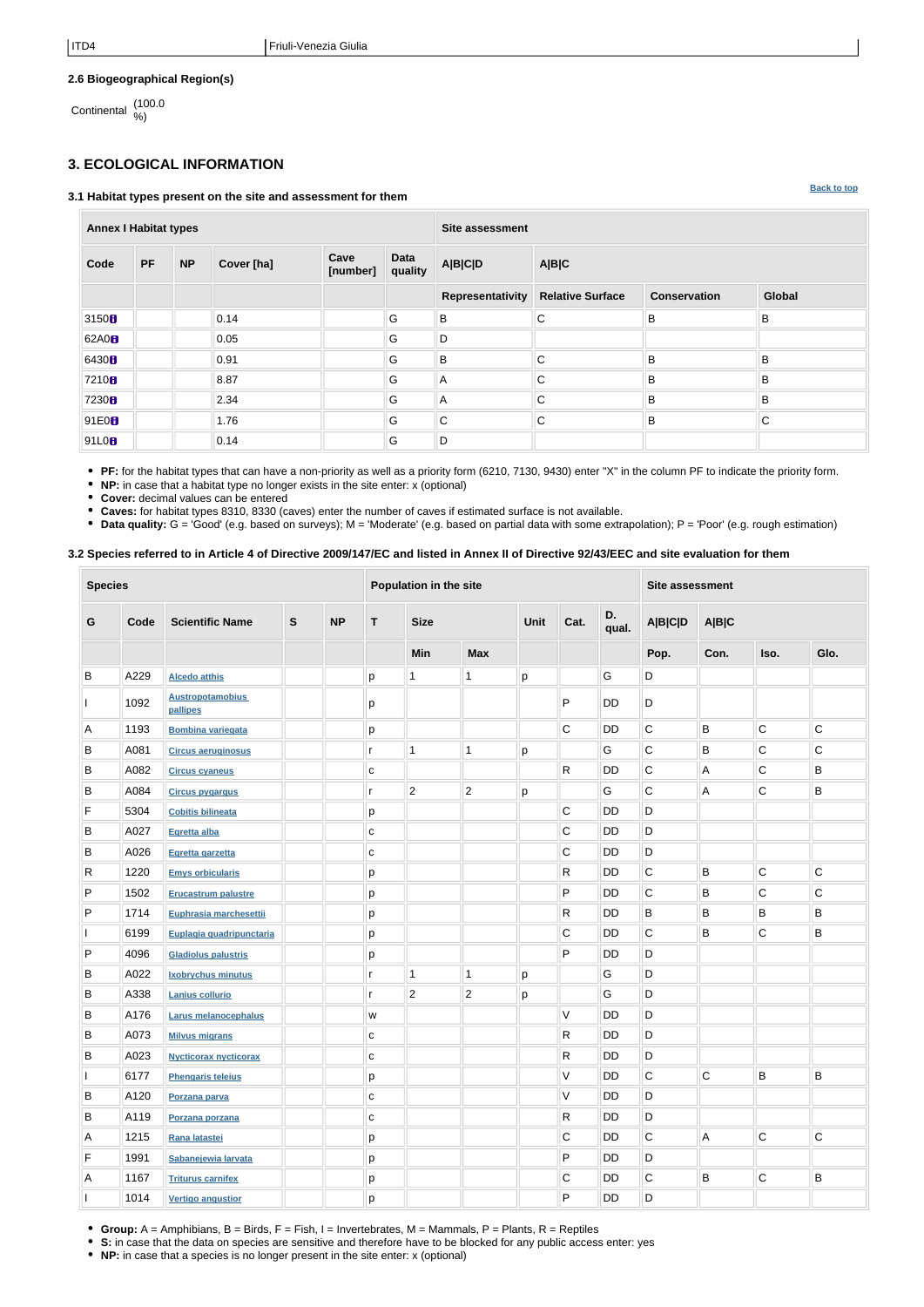- **Type:** p = permanent, r = reproducing, c = concentration, w = wintering (for plant and non-migratory species use permanent)
- Unit: i = individuals, p = pairs or other units according to the Standard list of population units and codes in accordance with Article 12 and 17 reporting (see **[reference portal](http://bd.eionet.europa.eu/activities/Natura_2000/reference_portal)**)
- Abundance categories (Cat.): C = common, R = rare, V = very rare, P = present to fill if data are deficient (DD) or in addition to population size information
- Data quality: G = 'Good' (e.g. based on surveys); M = 'Moderate' (e.g. based on partial data with some extrapolation); P = 'Poor' (e.g. rough estimation); VP = 'Very poor' (use this category only, if not even a rough estimation of the population size can be made, in this case the fields for population size can remain empty, but the field "Abundance categories" has to be filled in)

### **3.3 Other important species of flora and fauna (optional)**

| <b>Species</b>          |             | Population in the site                        |              |           |                             | <b>Motivation</b> |                                |                |                         |              |                           |              |                           |                         |
|-------------------------|-------------|-----------------------------------------------|--------------|-----------|-----------------------------|-------------------|--------------------------------|----------------|-------------------------|--------------|---------------------------|--------------|---------------------------|-------------------------|
| Group                   | <b>CODE</b> | <b>Scientific Name</b>                        | $\mathbf{s}$ | <b>NP</b> | Unit<br>Cat.<br><b>Size</b> |                   | <b>Species</b><br><b>Annex</b> |                | <b>Other categories</b> |              |                           |              |                           |                         |
|                         |             |                                               |              |           | Min                         | <b>Max</b>        |                                | <b>C R V P</b> | IV                      | $\mathbf V$  | A                         | $\, {\bf B}$ | $\mathbf c$               | $\mathsf D$             |
| ${\sf P}$               |             | <b>Allium suaveolens</b>                      |              |           |                             |                   |                                | $\mathsf C$    |                         |              | $\mathsf{X}$              |              |                           |                         |
| P                       |             | <b>Anagallis tenella</b>                      |              |           |                             |                   |                                | P              |                         |              | $\mathsf{\overline{X}}$   |              |                           |                         |
| M                       |             | <b>Arvicola terrestris</b><br><b>italicus</b> |              |           |                             |                   |                                | C              |                         |              |                           |              | $\boldsymbol{\mathsf{X}}$ | $\mathsf{\chi}$         |
| P                       |             | <b>Centaurea forojulensis</b>                 |              |           |                             |                   |                                | $\mathsf C$    |                         |              | $\overline{\mathsf{x}}$   | $\mathsf X$  |                           | Χ                       |
|                         |             | Chrysochraon dispar<br>ssp. giganteus         |              |           |                             |                   |                                | P              |                         |              |                           |              |                           | X                       |
| P                       |             | <b>Cirsium canum</b>                          |              |           |                             |                   |                                | P              |                         |              | $\mathsf{\overline{X}}$   |              |                           |                         |
| ${\sf R}$               | 1281        | Elaphe longissima                             |              |           |                             |                   |                                | P              | X                       |              |                           |              | X                         | Χ                       |
| P                       |             | Gentiana pneumonanthe                         |              |           |                             |                   |                                | $\mathsf C$    |                         |              | $\overline{\mathsf{x}}$   |              |                           | Χ                       |
|                         | 1026        | <b>Helix pomatia</b>                          |              |           |                             |                   |                                | P              |                         | $\mathsf X$  |                           |              | X                         | $\mathsf{\overline{X}}$ |
| $\vert R \vert$         | 5670        | <b>Hierophis viridiflavus</b>                 |              |           |                             |                   |                                | $\mathsf C$    | X                       |              |                           |              | $\pmb{\times}$            | Χ                       |
| P                       |             | <b>Hottonia palustris</b>                     |              |           |                             |                   |                                | P              |                         |              | $\mathsf{\overline{X}}$   |              |                           | X                       |
| A                       | 5358        | <b>Hyla intermedia</b>                        |              |           |                             |                   |                                | С              |                         |              |                           |              | $\mathsf{X}$              | Χ                       |
| F                       |             | <b>Knipowitschia</b><br>punctatissima         |              |           |                             |                   |                                | P              |                         |              |                           |              |                           | Χ                       |
| M                       | 1358        | <b>Mustela putorius</b>                       |              |           |                             |                   |                                | R              |                         | X            | $\mathsf{\overline{X}}$   |              | $\boldsymbol{\mathsf{X}}$ | Χ                       |
| P                       |             | <b>Orchis palustris</b>                       |              |           |                             |                   |                                | P              |                         |              | $\overline{\mathsf{x}}$   |              | $\pmb{\times}$            | Χ                       |
| P                       |             | <b>Plantago altissima</b>                     |              |           |                             |                   |                                | $\mathsf C$    |                         |              | $\boldsymbol{\mathsf{X}}$ |              |                           |                         |
| R                       | 1256        | <b>Podarcis muralis</b>                       |              |           |                             |                   |                                | $\mathsf C$    | Χ                       |              |                           |              | X                         | Χ                       |
| $\mathsf{A}$            | 1209        | Rana dalmatina                                |              |           |                             |                   |                                | $\cap$<br>◡    | $\mathsf X$             |              |                           |              | $\mathsf X$               | $\mathsf X$             |
| $\overline{A}$          | 1210        | Rana esculenta                                |              |           |                             |                   |                                | $\mathsf C$    |                         | $\mathsf{X}$ |                           |              | $\mathsf X$               | $\mathsf{X}$            |
| $\overline{\mathsf{A}}$ | 1207        | Rana lessonae                                 |              |           |                             |                   |                                | $\mathsf C$    | $\mathsf X$             |              |                           |              | $\mathsf X$               | $\mathsf{X}$            |
| P                       |             | Senecio fontanicola                           |              |           |                             |                   |                                | $\mathsf C$    |                         |              | $\mathsf{\overline{X}}$   | $\mathsf X$  |                           |                         |
| ${\sf P}$               |             | Sesleria uliginosa                            |              |           |                             |                   |                                | P              |                         |              | $\mathsf{X}$              |              |                           |                         |
|                         | 1033        | Unio elongatulus                              |              |           |                             |                   |                                | P              |                         | $\mathsf X$  |                           |              | $\mathsf X$               |                         |
| R                       | 5902        | Vipera aspis<br>francisciredi                 |              |           |                             |                   |                                | P              |                         |              |                           |              | $\mathsf{X}$              | X                       |
| $\mathsf{R}$            | 5995        | Zootoca vivipara<br>carniolica                |              |           |                             |                   |                                | P              |                         |              | $\mathsf{X}$              |              | X.                        | X.                      |

**Group:** A = Amphibians, B = Birds, F = Fish, Fu = Fungi, I = Invertebrates, L = Lichens, M = Mammals, P = Plants, R = Reptiles

**CODE:** for Birds, Annex IV and V species the code as provided in the reference portal should be used in addition to the scientific name

- **S:** in case that the data on species are sensitive and therefore have to be blocked for any public access enter: yes
- **NP:** in case that a species is no longer present in the site enter: x (optional)
- Unit: i = individuals, p = pairs or other units according to the standard list of population units and codes in accordance with Article 12 and 17 reporting, (see **[reference portal](http://bd.eionet.europa.eu/activities/Natura_2000/reference_portal)**)
- **Cat.:** Abundance categories: C = common, R = rare, V = very rare, P = present
- **Motivation categories: IV, V:** Annex Species (Habitats Directive), **A:** National Red List data; **B:** Endemics; **C:** International Conventions; **D:** other reasons

## <span id="page-2-0"></span>**4. SITE DESCRIPTION**

#### **4.1 General site character**

| Habitat class              | % Cover |
|----------------------------|---------|
| N23                        | 3.0     |
| N <sub>16</sub>            | 4.0     |
| $\vert$ NO7                | 40.0    |
| N <sub>10</sub>            | 5.0     |
| N08                        | 30.0    |
| N <sub>12</sub>            | 12.0    |
| N06                        | 6.0     |
| <b>Total Habitat Cover</b> | 100     |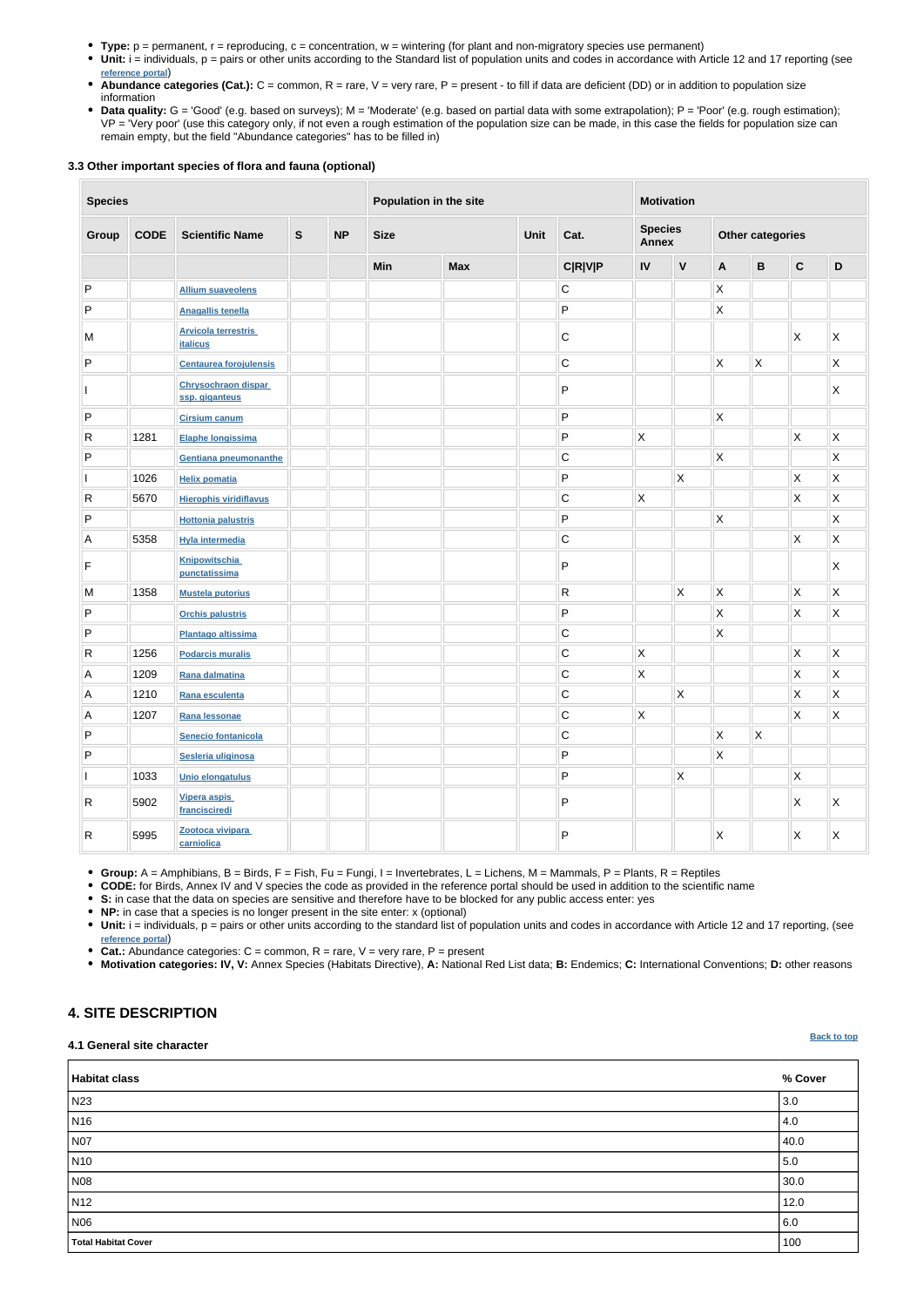| Positive Impacts |                                                          |           |         |  |
|------------------|----------------------------------------------------------|-----------|---------|--|
| Rank             | Activities,                                              | Pollution | linside |  |
|                  | management [code]   (optional) [code]   /outside [i o b] |           |         |  |

Rank:  $H = high$ ,  $M = medium$ ,  $L = low$ 

Pollution:  $N =$  Nitrogen input, P = Phosphor/Phosphate input, A = Acid input/acidification,

 $T =$  toxic inorganic chemicals,  $Q =$  toxic organic chemicals,  $X =$  Mixed pollutions

 $i = inside, o = outside, b = both$ 

| Negative Impacts |                                 |                                |                           |  |  |
|------------------|---------------------------------|--------------------------------|---------------------------|--|--|
| Rank             | Threats and<br>pressures [code] | Pollution<br>(optional) [code] | inside/outside<br>[i o b] |  |  |
| lм               | A08                             |                                | о                         |  |  |
| lм               | 101                             |                                | lb                        |  |  |
| M                | D01.01                          |                                | lb                        |  |  |
| ΙH               | K02                             |                                | lb                        |  |  |
| lн               | J02.06.01                       |                                | о                         |  |  |
| lм               | F <sub>02</sub>                 |                                | lb                        |  |  |
| lм               | H01                             |                                | lb                        |  |  |
| lн               | D01.02                          |                                | lb                        |  |  |
|                  | E03.03                          |                                |                           |  |  |
| H                | F03.01                          |                                | lb                        |  |  |
| lм               | H02                             |                                | lb                        |  |  |
| M                | A01                             |                                | Ιb                        |  |  |
| lн               | J02.03                          |                                | ΙO                        |  |  |

#### **Other Site Characteristics**

Il sito, caratterizzato da alluvioni limose per lo più calcareo-dolomitiche, racchiude habitat paludosi formatisi grazie al fenomeno della risorgenza. La superficie del sito è prevalentemente occupata da formazioni erbacee riconducibili all'Erucastro-schoeneto e al cladieto, con presenza di lembi arbustivi a salice cenerino e formazioni a ontano nero e salice bianco. Sono presenti evidenti fenomeni di incespugliamento. Di notevole interesse sono pure le vaste popolazioni a Cladium mariscus.

## **4.2 Quality and importance**

Il sito è importante dal punto di vista floristico per la presenza delle specie tipiche degli ambienti palustri e di torbiera. Interessanti sono alcuneampie olle di risorgiva con Nymphaea alba e Potamogeton natans. Importante sito di rifugio per diverse specie di uccelli. Si segnala in modo particolare la presenza di tre specie del genere Circus, due delle quali nidificanti. Zootoca vivipara ssp. carniolica è qui citata in quanto popolazione relitta, mentre le popolazioni di Vipera aspis francisciredi sono considerate particolarmente importanti in quanto per lo più isolate. Nella zona è anche decisamente frequente Arvicola terrestris italicus. Nelle acque della zona vivono discrete popolazioni di Austropotamobius pallipes, Cobitis taenia, Knipowitschia punctatissima e Sabanejewia larvata. Nell'area sono presenti Emys orbicularis, Rana latastei, Bombina variegata, Triturus carnifex. Da notare la presenza nell'area, tra gli invertebrati, di Vertigo angustior, Maculinea telejus, lepidottero particolarmente raro e minacciato, e Euplagia quadripunctaria.

### **4.3 Threats, pressures and activities with impacts on the site**

The most important impacts and activities with high effect on the site

## **4.4 Ownership (optional)**

## **4.5 Documentation**

BULGARINI F., CALVARIO E., FRATICELLI F., PETRETTI F. & SARROCCO S., 1999. Libro Rosso degli animali d'Italia. Vertebrati. WWf Italia ed., Roma: 1-210. CANDOTTO S., CASTELLANI R. & PARODI R., 2003 - Nidificazione di una coppia di Albanella minore Circus pygargus nella bassa pianura friulana, con la femmina e un giovane aventi piumaggio melanico. Avocetta, 27:106.DEL FAVERO R., POLDINI L., BORTOLI P.L., DREOSSI G., LASEN C., VANONE G., 1998. La vegetazione forestale e la selvicoltura nella regione Friuli-Venezia Giulia. Reg. Auton. Friuli-Venezia Giulia, Direz. Reg. delle Foreste, Servizio Selvicoltur 1 pp. 440, 2: 1- 303, I-LIII, 61 grafici, UdineHUEMER P., MORANDINI C., 2005. Wetlands Habitats in Friuli Venezia Giulia: relict areas of biodiversity for Lepidoptera. Gortania, 27: 137-226.MARTELLI D. & PARODI R., 1992. Albanella minore, Circus Pygargus. In: Brichetti P. et al. (eds.), Fauna d'Italia. XXIX. Aves, I., Ed. Calderini, pp. 541-550, Bologna.MARTINI F. & POLDINI L., 1986. Distribuzione ed ecologia di Erucastrum palustre (Pir.) Vis.. Gortania 8: 221-242.ORIOLO G., DEL FAVERO G., SIARDI E., DREOSSI G. F., VANONE G., 2010. Tipologie dei boschi ripariali e palustri in Friuli Venezia Giulia. Regione Autonoma Friuli Venezia Giulia. 95 pp. POLDINI L. & ORIOLO G., 2002. Alcune entità nuove e neglette per la flora italiana. Inf. Bot. Ital., 34(1): 105-114.POLDINI L., 1973. Die Pflanzendecke der Kalkflachmoore in Friaul (Nordostitalien). Ber. Geobot. Inst. ETH, Stiftung Rübel, 51: 166-178, Zürich.POLDINI L., 1977. Centaurea forojuliensis, della sect. Jacea DC. s. str., nuova entità dal Friuli. Giorn. Bot. Ital. 111(6): 368.RUFFO S. & STOCH F. (cur.), 2006. Checklist and distribution of the Italian fauna. Memorie del Museo Civico di Storia Naturale di Verona, 2. Serie, Sezione Scienze della Vita 17, with CD-ROM.SBURLINO G. & GHIRELLI L., 1994. Le cenosi a Schoenus nigricans del Caricion davallianae Klika 1934 nella Pianura Padana orientale (Veneto-Friuli). Studia Geobot. 14: 63-68.SBURLINO G., BRACCO F., BUFFA G., GHIRELLI L., 1995. Rapporti dinamici e spaziali nella vegetazione legata alle torbiere basse neutro-alcaline delle risorgive della Pianura Padana orientale (Italia settentrionale). Coll. Phytosoc. 24: 286-294SBURLINO G., GHIRELLI L., 1994. Le cenosi a Schoenus nigricans del Caricion davallianae SBURLINO G., POLDINI L., VENANZONI R., GHIRELLI L., 2011. Italian black alder swamps: Their syntaxonomic relationships and originality within the European context. Pl. Biosyst. 145, Supplement: 148-171.SBURLINO G., TOMASELLA M., ORIOLO G., POLDINI L., 2004 (2005). La vegetazione acquatica e palustre dell'Italia nord-orientale. 1 - La classe Lemnetea Tüxen ex O. Bolòs et Masclans 1955, Fitosociologia 41(1): 27-42.SGUAZZIN F., 2000. Briofite raccolte nella fascia delle risorgive del basso Friuli. Gortania 22: 69-76.STOCH F., a cura di, 2003. Monitoraggio della componente faunistica dei Biotopi Naturali del Friuli Venezia Giulia. Relazione finale, inedita, del Museo Friulano di Storia Naturale di Udine consegnata all'Azienda dei Parchi e delle Foreste della Regione Autonoma Friuli Venezia Giulia in base a convenzione.

### <span id="page-3-0"></span>**5. SITE PROTECTION STATUS (optional)**

**5.1 Designation types at national and regional level:**



#### **5.2 Relation of the described site with other sites:**

designated at national or regional level:

| Type code   | Type<br>Site name                         |     | Cover <sup>[%]</sup> |
|-------------|-------------------------------------------|-----|----------------------|
| <b>IT30</b> | Fraghis<br>Palude I<br>Biotopo<br>$\cdot$ | . . | 100.0                |

<span id="page-3-1"></span>**5.3 Site designation (optional)**